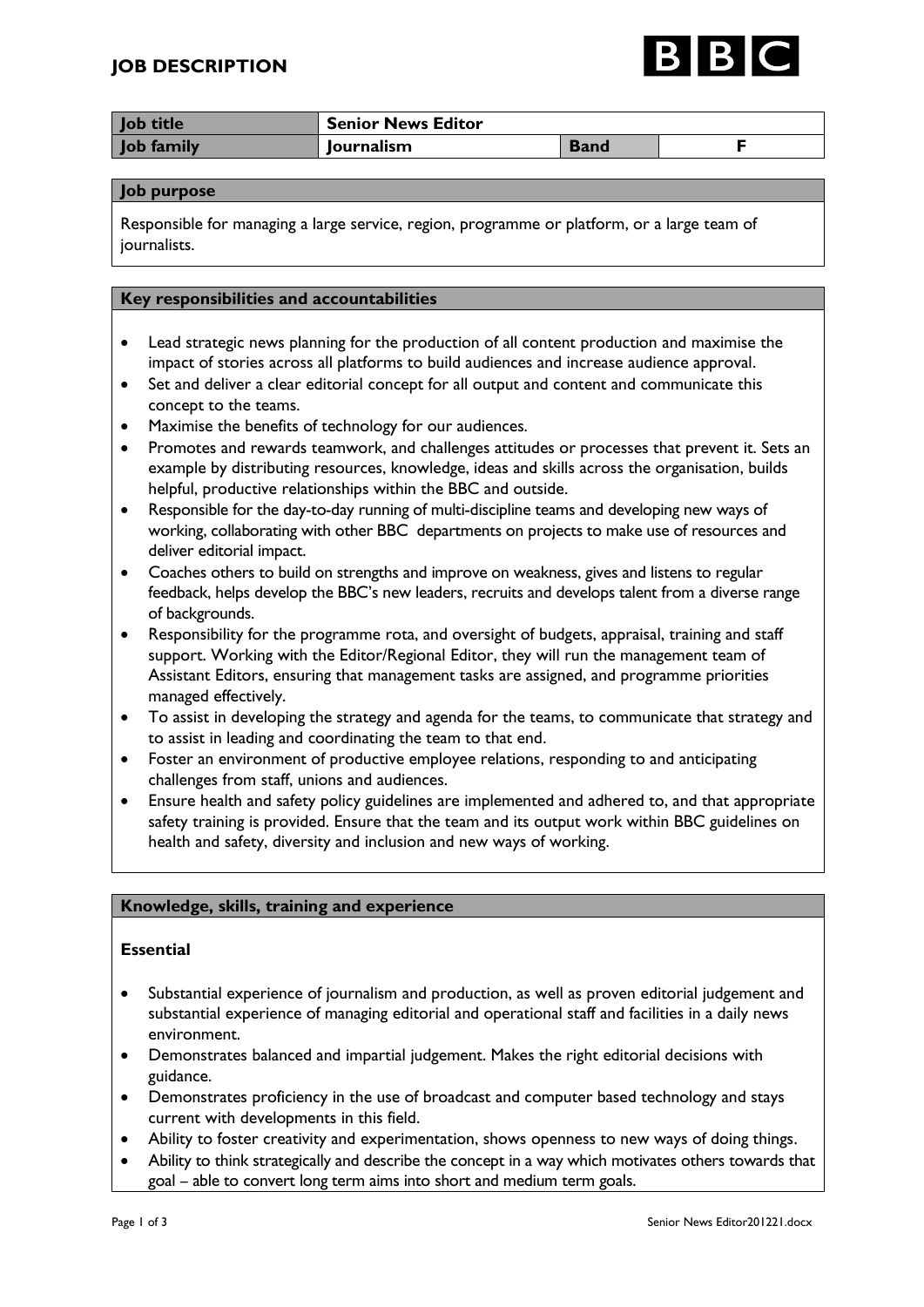

- Demonstrates a commitment to improving diversity in the BBC and understands how individual differences can benefit the BBC.
- Able to prioritise and plan activities taking into account all the relevant issues and factors such as deadlines, staffing, budgets and resource requirements.
- Ability to communicate to differing audiences and across all forms of multimedia output.
- Maintains personal effectiveness in the face of pressure, setbacks or when dealing with demanding situations. Demonstrates an approach to work that is characterised by commitment, motivation and passion.
- Awareness of News Strategy and its implications for the key agenda areas of BBC News: diversity; reaching new audiences; multi-skilling; health and safety and the ability to put these policies into practice.

## **Job impact**

## *Decision making*

Significant level of responsibility. Exercises initiative but seeks guidance where necessary.

## *Scope*

Typically responsible for directly managing a team of Assistant Editors and Senior Journalists – team sizes may vary.

| <b>Other information</b> |         |  |  |
|--------------------------|---------|--|--|
| For Reward team use only |         |  |  |
| Job Code                 |         |  |  |
| Definition:              | Content |  |  |

*This job description is a written statement of the essential characteristics of the job, with its principal accountabilities, incorporating a note of the skills, knowledge and experience required for a satisfactory level of performance. This is not intended to be a complete, detailed account of all aspects of the duties involved.*

## APPENDIX:

Fluent spoken and written English. Knowledge of Hausa, French, Pidgin, Yoruba or Igbo is desirable but not essential

Knowledge and understanding of the digital market in Nigeria and other key parts of West Africa.

Proven senior experience of journalism in the digital field, and with strong digital production skills and the ability to spot gaps in the market to develop opportunities for the BBC.

Experience of managing diverse teams

A track record of success in a senior editorial role with proven experience over a range of output across platforms.